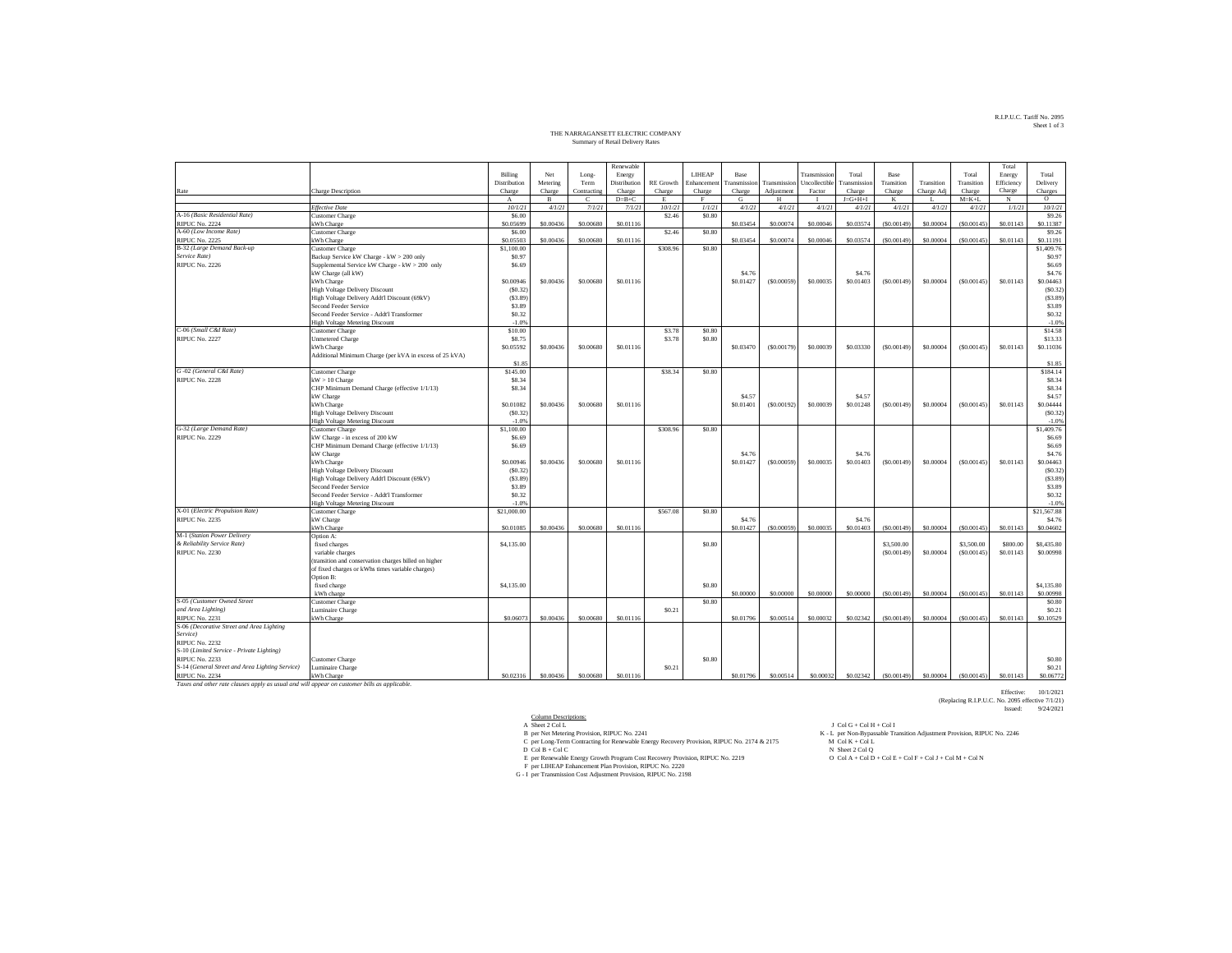### THE NARRAGANSETT ELECTRIC COMPANY THE NARRAGANSETT ELECTRIC COMPANY Summary of Retail Delivery Rates

|                                                                                             |                                                         |              |              |                |                   |                |              |              |               | Arrearage  | Low-Income |             |              | Energy     | System      |            | EE            | Total      |
|---------------------------------------------------------------------------------------------|---------------------------------------------------------|--------------|--------------|----------------|-------------------|----------------|--------------|--------------|---------------|------------|------------|-------------|--------------|------------|-------------|------------|---------------|------------|
|                                                                                             |                                                         |              | Operating &  | O&M            | CapEx             | CapEx          | <b>RDM</b>   | Pension      | Storm Fund    | Management | Discount   | Performance | Billing      | Efficiency | Reliability | Renewables | & SRP         | Energy     |
|                                                                                             |                                                         | Distribution | Maintenance  | Reconciliation | Factor            | Reconciliation | Adi          | Adjustment   | Replenishment | Adjustment | Recovery   | Incentive   | Distribution | Program    | Plan        | Charge     | Jncollectible | Efficiency |
| Rate                                                                                        | Charge Description                                      | Charge       | Exp Charge   | Factor         | Charge            | Factor         | Factor       | Factor       | Factor        | Factor     | Factor     | Factor      | Charge       | Charge     | Charge      |            | Charge        | Charge     |
|                                                                                             |                                                         | $\mathbf{A}$ | $\mathbf{R}$ | $\mathbf{C}$   | D                 | E.             | E.           | G            | H             |            |            | $_{\rm K}$  | Ι.           | M          | $_{\rm N}$  | $\circ$    | P             | $\circ$    |
|                                                                                             | <b>Effective Date</b>                                   | 9/1/20       | 4/1/21       | 10/1/21        | 4/1/21            | 10/1/21        | 7/1/21       | 10/1/21      | 7/1/17        | 7/1/21     | 7/1/21     | 7/1/21      | 10/1/21      | 1/1/21     | 1/1/21      | 1/1/21     | 1/1/21        | 1/1/21     |
| A-16 (Basic Residential Rate)                                                               | <b>Customer Charge</b>                                  | \$6.00       |              |                |                   |                |              |              |               |            |            |             | \$6.00       |            |             |            |               |            |
| <b>RIPUC No. 2224</b>                                                                       | kWh Charge                                              | \$0.04580    | \$0,00204    | (S0,00010      | \$0,00544         | (\$0,00069     | (S0.00042)   | (\$0,00006)  | \$0.00288     | \$0,00006  | \$0,00196  | \$0,00008   | \$0.05699    | \$0.01099  | \$0,00000   | \$0,00030  | \$0,00014     | \$0.01143  |
| A-60 (Low Income Rate)                                                                      | <b>Customer Charge</b>                                  | \$6,00       |              |                |                   |                |              |              |               |            |            |             | \$6.00       |            |             |            |               |            |
| <b>RIPUC No. 2225</b>                                                                       | kWh Charge                                              | \$0.04580    | \$0,00204    | (S0,00010      | \$0,00544         | ( \$0,00069)   | (S0.00042)   | (50,00006)   | \$0.00288     | \$0,00006  | \$0,00000  | \$0,00008   | \$0,05503    | \$0,01099  | \$0,00000   | \$0,00030  | \$0,00014     | \$0,01143  |
| B-32 (Large Demand Back-up                                                                  | <b>Customer Charge</b>                                  | \$1,100.00   |              |                |                   |                |              |              |               |            |            |             | \$1,100.00   |            |             |            |               |            |
| Service Rate)                                                                               | Backup Service kW Charge - kW > 200 only                | \$0.79       | \$0.05       |                | S <sub>0.13</sub> |                |              |              |               |            |            |             | \$0.97       |            |             |            |               |            |
| RIPUC No. 2226                                                                              | Supplemental Service kW Charge - kW > 200 only          | \$5.30       |              |                | \$1.39            |                |              |              |               |            |            |             | \$6.69       |            |             |            |               |            |
|                                                                                             | kW Charge (all kW)                                      |              |              |                |                   |                |              |              |               |            |            |             |              |            |             |            |               |            |
|                                                                                             | kWh Charge                                              | \$0.00430    | \$0,00089    | (S0.00010)     | \$0.00000         | (S0.0001)      | (S0.00042)   | (S0.00006)   | \$0.00288     | \$0.00006  | \$0.00196  | \$0,00008   | \$0.00946    | \$0.01099  | \$0.00000   | \$0.00030  | \$0.00014     | \$0.01143  |
|                                                                                             | <b>High Voltage Delivery Discount</b>                   | (S0.32)      |              |                |                   |                |              |              |               |            |            |             | (S0.32)      |            |             |            |               |            |
|                                                                                             | High Voltage Delivery Addt'l Discount (69kV)            | (S3.89)      |              |                |                   |                |              |              |               |            |            |             | (S3.89)      |            |             |            |               |            |
|                                                                                             | Second Feeder Service                                   | \$3.89       |              |                |                   |                |              |              |               |            |            |             | \$3.89       |            |             |            |               |            |
|                                                                                             | Second Feeder Service - Addt'l Transformer              | \$0.32       |              |                |                   |                |              |              |               |            |            |             | \$0.32       |            |             |            |               |            |
|                                                                                             | <b>High Voltage Metering Discount</b>                   | $-1.0%$      |              |                |                   |                |              |              |               |            |            |             | $-1.0%$      |            |             |            |               |            |
| C-06 (Small C&I Rate)                                                                       | <b>Customer Charge</b>                                  | \$10.00      |              |                |                   |                |              |              |               |            |            |             | \$10.00      |            |             |            |               |            |
| <b>RIPUC No. 2227</b>                                                                       | <b>Unmetered Charge</b>                                 | \$8.75       |              |                |                   |                |              |              |               |            |            |             | \$8.75       |            |             |            |               |            |
|                                                                                             | kWh Charge                                              | \$0.04482    | \$0,00201    | (S0,00010)     | \$0,00456         | \$0,00013      | (S0.00042)   | (50,00006)   | \$0,00288     | \$0,00006  | \$0,00196  | \$0,00008   | \$0.05592    | \$0.01099  | \$0,00000   | \$0,00030  | \$0,00014     | \$0,01143  |
|                                                                                             | Additional Minimum Charge (per kVA in excess of 25 kVA) |              |              |                |                   |                |              |              |               |            |            |             |              |            |             |            |               |            |
|                                                                                             |                                                         | \$1.85       |              |                |                   |                |              |              |               |            |            |             | \$1.85       |            |             |            |               |            |
| G-02 (General C&I Rate)                                                                     | Customer Charge                                         | \$145.00     |              |                |                   |                |              |              |               |            |            |             | \$145.00     |            |             |            |               |            |
| RIPUC No. 2228                                                                              | $kW > 10$ Charge                                        | \$6.90       |              |                | \$1.44            |                |              |              |               |            |            |             | \$8.34       |            |             |            |               |            |
|                                                                                             | CHP Minimum Demand Charge (effective 1/1/13)            | \$6.90       |              |                | \$1.44            |                |              |              |               |            |            |             | \$8.34       |            |             |            |               |            |
|                                                                                             | kW Charge                                               |              |              |                |                   |                |              |              |               |            |            |             |              |            |             |            |               |            |
|                                                                                             | kWh Charge                                              | \$0.00476    | \$0.00178    | (S0.00010)     | \$0.00000         | (50.00012)     | ( \$0.00042] | (50.00006)   | \$0.00288     | \$0.00006  | \$0.00196  | \$0.00008   | \$0.01082    | \$0.01099  | \$0.00000   | \$0.00030  | \$0.00014     | \$0.01143  |
|                                                                                             | <b>High Voltage Delivery Discount</b>                   | (S0.32)      |              |                |                   |                |              |              |               |            |            |             | (S0.32)      |            |             |            |               |            |
|                                                                                             | <b>High Voltage Metering Discount</b>                   | $-1.0%$      |              |                |                   |                |              |              |               |            |            |             | $-1.0%$      |            |             |            |               |            |
| G-32 (Large Demand Rate)                                                                    | <b>Customer Charge</b>                                  | \$1,100.00   |              |                |                   |                |              |              |               |            |            |             | \$1,100.00   |            |             |            |               |            |
| <b>RIPUC No. 2229</b>                                                                       | kW Charge - in excess of 200 kW                         | \$5.30       |              |                | \$1.39            |                |              |              |               |            |            |             | \$6.69       |            |             |            |               |            |
|                                                                                             | CHP Minimum Demand Charge (effective 1/1/13)            | \$5.30       |              |                | \$1.39            |                |              |              |               |            |            |             | \$6.69       |            |             |            |               |            |
|                                                                                             | kW Charge<br>kWh Charge                                 | \$0.00430    | \$0.00089    | (S0.00010)     | \$0.00000         | (50.00013)     | (S0.00042)   | ( \$0.00006) | \$0.00288     | \$0.00006  | \$0,00196  | \$0.00008   | \$0.00946    | \$0.01099  | \$0.00000   | \$0.00030  | \$0.00014     | \$0.01143  |
|                                                                                             | <b>High Voltage Delivery Discount</b>                   | (S0.32)      |              |                |                   |                |              |              |               |            |            |             | (S0.32)      |            |             |            |               |            |
|                                                                                             | High Voltage Delivery Addt'l Discount (69kV)            | (S3.89)      |              |                |                   |                |              |              |               |            |            |             | (S3.89)      |            |             |            |               |            |
|                                                                                             | Second Feeder Service                                   | \$3.89       |              |                |                   |                |              |              |               |            |            |             | \$3.89       |            |             |            |               |            |
|                                                                                             | Second Feeder Service - Addt'l Transformer              | \$0.32       |              |                |                   |                |              |              |               |            |            |             | \$0.32       |            |             |            |               |            |
|                                                                                             | <b>High Voltage Metering Discount</b>                   | $-1.0%$      |              |                |                   |                |              |              |               |            |            |             | $-1.0%$      |            |             |            |               |            |
| X-01 (Electric Propulsion Rate)                                                             | <b>Customer Charge</b>                                  | \$21,000.00  |              |                |                   |                |              |              |               |            |            |             | \$21,000.00  |            |             |            |               |            |
| <b>RIPUC No. 2235</b>                                                                       | kW Charge                                               |              |              |                |                   |                |              |              |               |            |            |             |              |            |             |            |               |            |
|                                                                                             | kWh Charge                                              | \$0,00565    | \$0,00042    | (S0,00010      | \$0,00059         | (S0,0002)      | (\$0,00042)  | (S0,00006)   | \$0.00288     | \$0,00006  | \$0,00196  | \$0,00008   | \$0,01085    | \$0,01099  | \$0,00000   | \$0,00030  | \$0,00014     | \$0,01143  |
| M-1 (Station Power Delivery                                                                 | Option A:                                               |              |              |                |                   |                |              |              |               |            |            |             |              |            |             |            |               |            |
| & Reliability Service Rate)                                                                 | fixed charges                                           | \$4,135.00   |              |                |                   |                |              |              |               |            |            |             | \$4,135.00   |            |             |            |               | \$800.00   |
| <b>RIPUC No. 2230</b>                                                                       | variable charges                                        |              |              |                |                   |                |              |              |               |            |            |             |              | \$0.01099  | \$0.00000   | \$0.00030  | \$0.00014     | \$0.01143  |
|                                                                                             | (transition and conservation charges billed on higher   |              |              |                |                   |                |              |              |               |            |            |             |              |            |             |            |               |            |
|                                                                                             | of fixed charges or kWhs times variable charges)        |              |              |                |                   |                |              |              |               |            |            |             |              |            |             |            |               |            |
|                                                                                             | Option B:                                               |              |              |                |                   |                |              |              |               |            |            |             |              |            |             |            |               |            |
|                                                                                             | fixed charge                                            | \$4,135.00   |              |                |                   |                |              |              |               |            |            |             | \$4,135.00   |            |             |            |               |            |
|                                                                                             | kWh charge                                              |              |              |                |                   |                |              |              |               |            |            |             |              | \$0.01099  | \$0,00000   | \$0,00030  | \$0,00014     | \$0.01143  |
| S-05 (Customer Owned Street                                                                 | <b>Customer Charge</b>                                  |              |              |                |                   |                |              |              |               |            |            |             |              |            |             |            |               |            |
| and Area Lighting)                                                                          | Luminaire Charge                                        |              |              |                |                   |                |              |              |               |            |            |             |              |            |             |            |               |            |
| <b>RIPUC No. 2231</b>                                                                       | kWh Charge                                              | \$0.03757    | \$0.01137    | (\$0,00010)    | \$0.00688         | \$0,00051      | (S0.00042)   | (50,00006)   | \$0.00288     | \$0,00006  | \$0,00196  | \$0,00008   | \$0,06073    | \$0.01099  | \$0,00000   | \$0,00030  | \$0,00014     | \$0.01143  |
| S-06 (Decorative Street and Area Lighting                                                   |                                                         |              |              |                |                   |                |              |              |               |            |            |             |              |            |             |            |               |            |
| Service)                                                                                    |                                                         |              |              |                |                   |                |              |              |               |            |            |             |              |            |             |            |               |            |
| <b>RIPUC No. 2232</b>                                                                       |                                                         |              |              |                |                   |                |              |              |               |            |            |             |              |            |             |            |               |            |
| S-10 (Limited Service - Private Lighting)                                                   |                                                         |              |              |                |                   |                |              |              |               |            |            |             |              |            |             |            |               |            |
| <b>RIPUC No. 2233</b>                                                                       | Customer Charge                                         |              |              |                |                   |                |              |              |               |            |            |             |              |            |             |            |               |            |
| S-14 (General Street and Area Lighting Service)                                             | Luminaire Charge                                        | Sheet 3      |              |                |                   |                |              |              |               |            |            |             |              |            |             |            |               |            |
| <b>RIPUC No. 2234</b>                                                                       | kWh Charge                                              |              | \$0.01137    | (S0,00010)     | \$0,00688         | \$0,00051      | (S0.00042)   | (50,00006)   | \$0,00288     | \$0,00006  | \$0,00196  | \$0,00008   | \$0,02316    | \$0,01099  | \$0,00000   | \$0,00030  | \$0,00014     | \$0,01143  |
| Taxes and other rate clauses apply as usual and will appear on customer bills as applicable |                                                         |              |              |                |                   |                |              |              |               |            |            |             |              |            |             |            |               |            |

Column Descriptions:

per RIPUC Docket No. 4770, August 16, 2018 Compliance Filing,  $H = p$ er Storm Fund Replenishment Factor, RIPUC No. 2245 M per Energy Efficiency Program Provision, RIPUC No. 2197

Compliance Attachment 9, Schedules 4-I and 4-F

 $\begin{array}{c} \text{A} \text{ per RPUC Docke No. 2180.} \\ \text{C} \text{ for Pertreener DcoO, A.} \\ \text{D} \text{ For Pertreener DcoO, A.} \\ \text{D} \text{ For Pertreener DcoO, A.} \\ \text{D} \text{ For Pertreener DcoO, A.} \\ \text{D} \text{ For Pertreener DcoO, A.} \\ \text{E} \text{ For Pertreener DcoO, A.} \\ \text{E} \text{ For Pertreener DcoO, A.} \\ \text{E} \text{ For Pertreeor DcoO, A.} \\ \text{E} \text{ For Pertreeo DcoO, A.} \\$ 

Effective: 10/1/2021<br>(Replacing R.I.P.U.C. No. 2095 effective 7/1/21)<br>Issued: 9/24/2021

R.I.P.U.C. Tariff No. 2095 R.I.P.U.C. Tariff No. 2095 Sheet 2 of 3